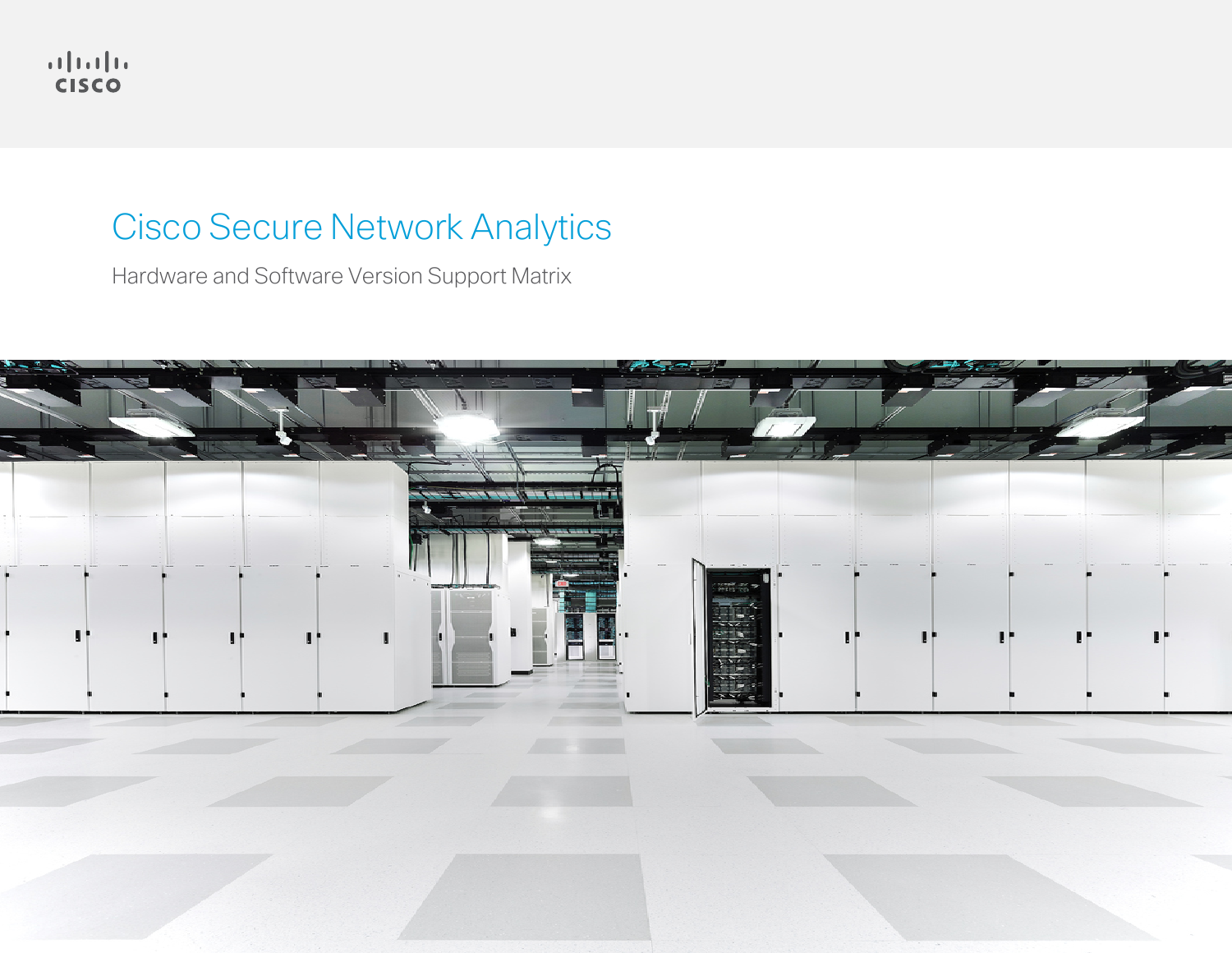| • - Performs at full capacity on hardware | o - Supported, but performance not optimal | $\vert x$ - Not supported |
|-------------------------------------------|--------------------------------------------|---------------------------|
|-------------------------------------------|--------------------------------------------|---------------------------|

# Manager

| <b>Appliance</b>    | <b>Platform</b>  | Gen               | V <sub>7.0</sub>          | V <sub>7.1</sub> | V <sub>7.2</sub> | V <sub>7.3</sub>          | v7.4         | V7.4.1                    |
|---------------------|------------------|-------------------|---------------------------|------------------|------------------|---------------------------|--------------|---------------------------|
| <b>Manager 1000</b> | R410             | 11G               | $\mathsf{x}$              | $\mathsf{X}$     | $\mathsf{X}$     | $\mathsf{x}$              | $\mathsf{X}$ | $\mathsf{x}$              |
| <b>Manager 1000</b> | R620             | 12G               | $\circ$                   | $\circ$          | $\mathsf{x}$     | $\mathsf{x}$              | $\mathsf{x}$ | $\mathsf{x}$              |
| <b>Manager 1010</b> | R630             | 13G               | $\bullet$                 | $\bullet$        | $\mathsf{X}$     | $\mathsf{X}$              | $\mathsf{X}$ | $\mathsf{X}$              |
| <b>Manager 2000</b> | R710             | 11G               | $\boldsymbol{\mathsf{X}}$ | $\mathsf{x}$     | $\mathsf{X}$     | $\boldsymbol{\mathsf{X}}$ | $\mathsf{X}$ | $\mathsf{x}$              |
| <b>Manager 2000</b> | R620             | 12G               | $\circ$                   | $\circ$          | $\mathsf{x}$     | $\boldsymbol{\mathsf{X}}$ | $\mathsf{X}$ | $\boldsymbol{\mathsf{X}}$ |
| <b>Manager 2010</b> | R630             | 13G               | $\bullet$                 | $\bullet$        | $\mathsf{x}$     | $\boldsymbol{\mathsf{X}}$ | $\mathsf{x}$ | $\mathsf{X}$              |
| <b>Manager 2200</b> | <b>UCSC-C220</b> | M4S               | $\bullet$                 | $\bullet$        | $\bullet$        | $\bullet$                 | $\bullet$    | $\bullet$                 |
| <b>Manager 2210</b> | <b>UCSC-C220</b> | M <sub>5</sub> SX | $\bullet$                 | $\bullet$        | $\bullet$        | $\bullet$                 | $\bullet$    | $\bullet$                 |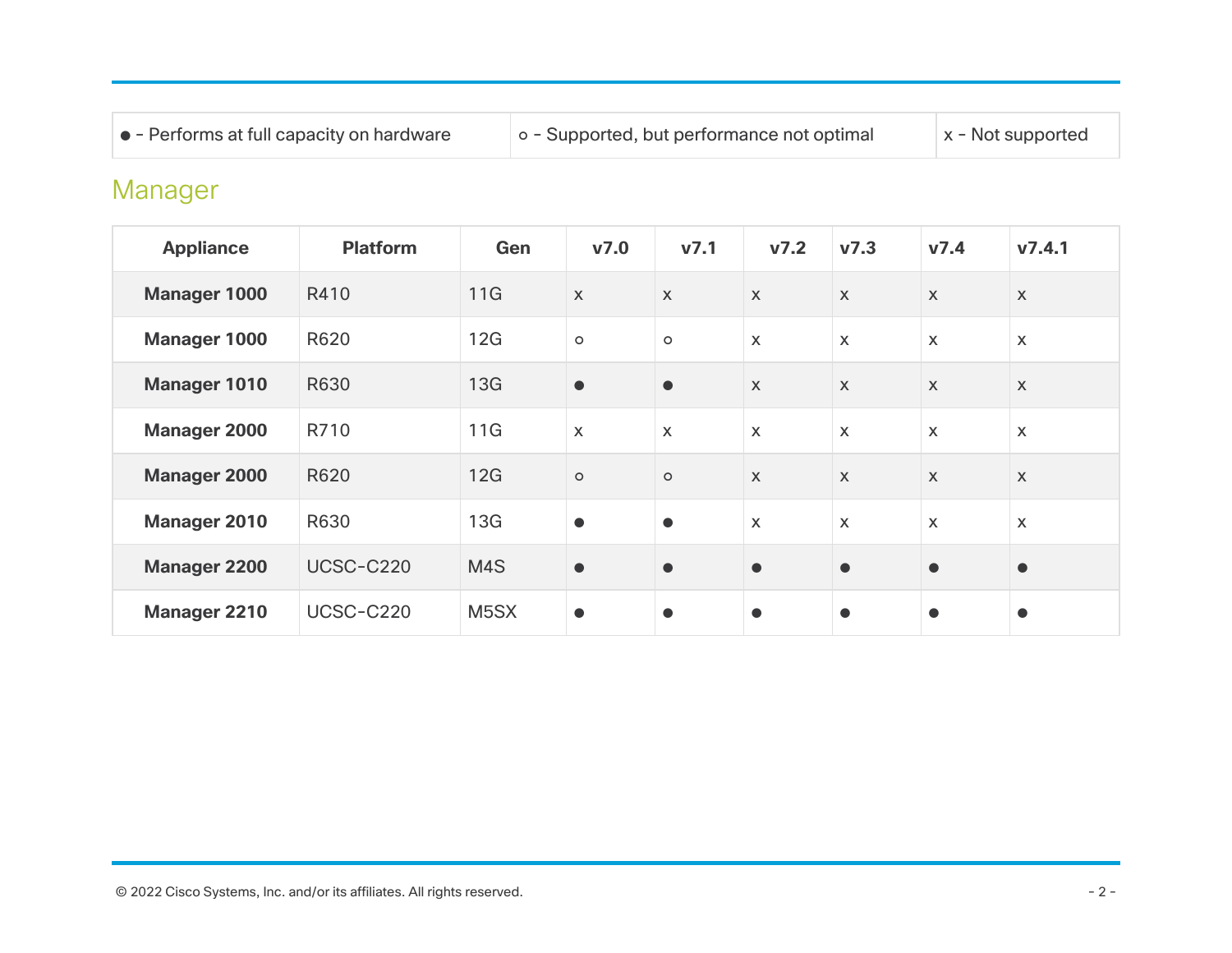## Flow Collector

| <b>Appliance</b> | <b>Platform</b>  | Gen        | V7.0                      | v7.1        | V7.2         | V <sub>7.3</sub>          | V7.4                      | V7.4.1                    |
|------------------|------------------|------------|---------------------------|-------------|--------------|---------------------------|---------------------------|---------------------------|
| <b>FC 1000</b>   | R410             | 11G        | $\boldsymbol{\mathsf{X}}$ | $\mathsf X$ | $\mathsf{X}$ | $\mathsf{X}$              | $\boldsymbol{\mathsf{X}}$ | $\mathsf X$               |
| <b>FC 1000</b>   | R620             | 12G        | $\circ$                   | $\circ$     | $\mathsf{X}$ | $\mathsf{X}$              | $\mathsf{X}$              | $\mathsf{X}$              |
| <b>FC 1010</b>   | R630             | 13G        | $\bullet$                 | $\bullet$   | $\mathsf X$  | $\mathsf X$               | $\mathsf X$               | $\mathsf X$               |
| <b>FC 2000</b>   | R620             | 12G        | $\circ$                   | $\circ$     | $\mathsf{X}$ | $\mathsf X$               | $\mathsf X$               | $\mathsf X$               |
| <b>FC 2000</b>   | R710             | 11G        | $\mathsf X$               | $\mathsf X$ | $\mathsf X$  | $\mathsf X$               | $\boldsymbol{\mathsf{X}}$ | $\boldsymbol{\mathsf{X}}$ |
| <b>FC 2010</b>   | R630             | 13G        | $\bullet$                 | $\bullet$   | $\mathsf{X}$ | $\mathsf{X}$              | $\mathsf X$               | $\mathsf X$               |
| <b>FC 4000</b>   | R510             | 11G        | $\boldsymbol{\mathsf{X}}$ | $\mathsf X$ | $\mathsf{X}$ | $\boldsymbol{\mathsf{X}}$ | $\boldsymbol{\mathsf{X}}$ | $\mathsf X$               |
| <b>FC 4000</b>   | R720             | 12G        | $\circ$                   | $\circ$     | $\mathsf{X}$ | $\mathsf{X}$              | $\mathsf X$               | $\mathsf{X}$              |
| <b>FC 4010</b>   | R630             | <b>13G</b> | $\bullet$                 | $\bullet$   | $\mathsf{X}$ | $\mathsf X$               | $\mathsf X$               | $\mathsf X$               |
| <b>FC 4200</b>   | <b>UCSC-C220</b> | M4S        | $\bullet$                 | $\bullet$   | $\bullet$    | $\bullet$                 | $\bullet$                 | ●                         |
| <b>FC 4210</b>   | <b>UCSC-C220</b> | M5SX       | $\bullet$                 | $\bullet$   | $\bullet$    | $\bullet$                 | $\bullet$                 | $\bullet$                 |
| <b>FC 5000</b>   | R620/R820        | 12G        | $\circ$                   | $\circ$     | $\mathsf{X}$ | $\mathsf{X}$              | $\mathsf X$               | $\mathsf X$               |
| FC 5020 Engine   | <b>UCSC-C220</b> | M4S        | $\bullet$                 | $\bullet$   | $\mathsf X$  | $\mathsf X$               | $\mathsf X$               | $\mathsf{X}$              |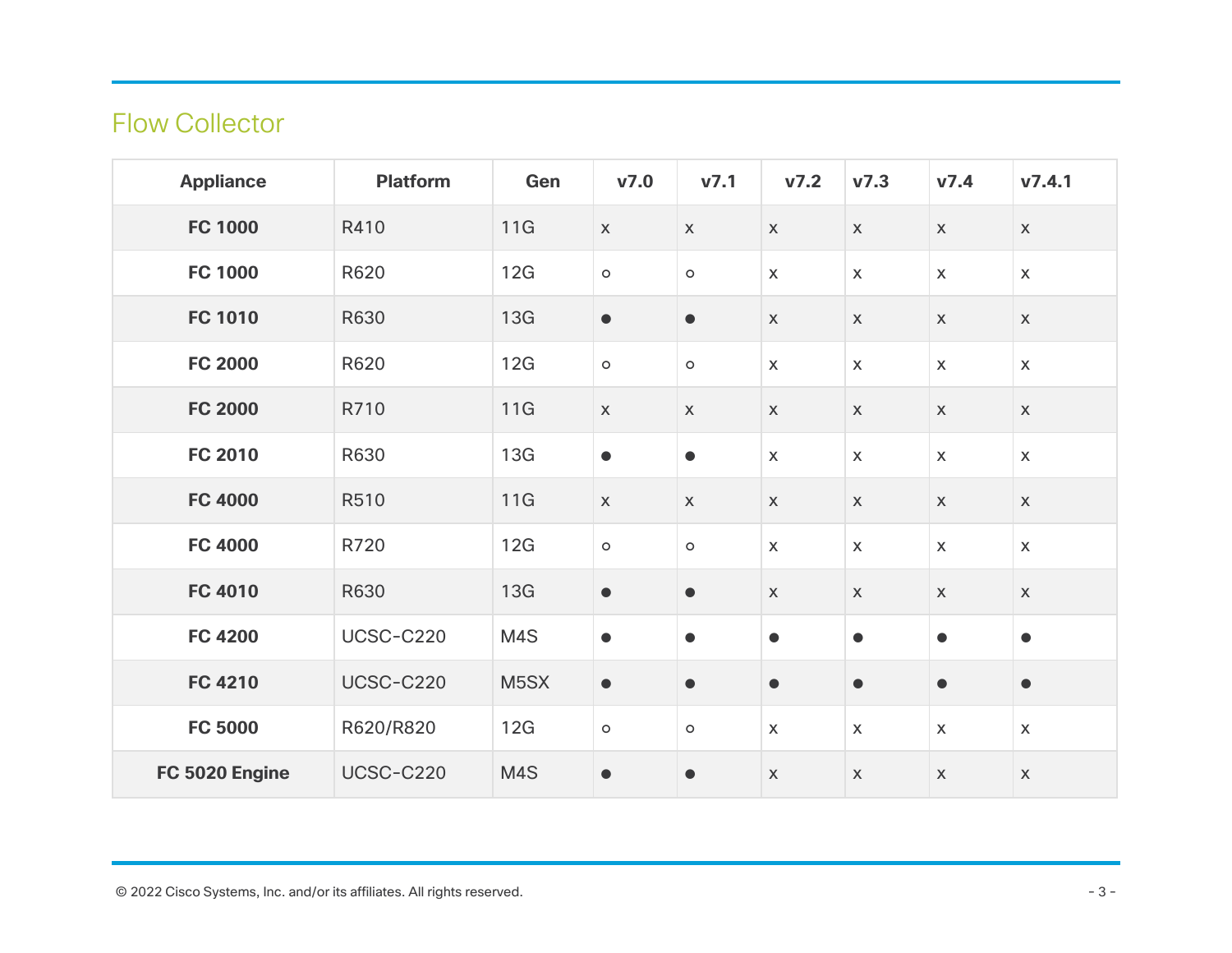| <b>FC 5020 Database</b> | UCSC-C240 | <b>M4S2</b>       | $\bullet$ | $\bullet$ | $\mathsf{X}$ | $\boldsymbol{\mathsf{X}}$ | X         | $\boldsymbol{\mathsf{X}}$ |
|-------------------------|-----------|-------------------|-----------|-----------|--------------|---------------------------|-----------|---------------------------|
| FC 5200 Engine          | UCSC-C220 | M <sub>4</sub> S  | $\bullet$ | $\bullet$ | $\bullet$    | $\bullet$                 | $\bullet$ | $\bullet$                 |
| <b>FC 5200 Database</b> | UCSC-C240 | <b>M4S2</b>       | $\bullet$ | $\bullet$ | $\bullet$    | $\bullet$                 | $\bullet$ | $\bullet$                 |
| FC 5210 Engine          | UCSC-C220 | M <sub>5</sub> SX | $\bullet$ | $\bullet$ | $\bullet$    | $\bullet$                 | $\bullet$ | $\bullet$                 |
| <b>FC 5210 Database</b> | UCSC-C240 | M <sub>5</sub> SX | $\bullet$ | $\bullet$ | $\bullet$    | $\bullet$                 | $\bullet$ | $\bullet$                 |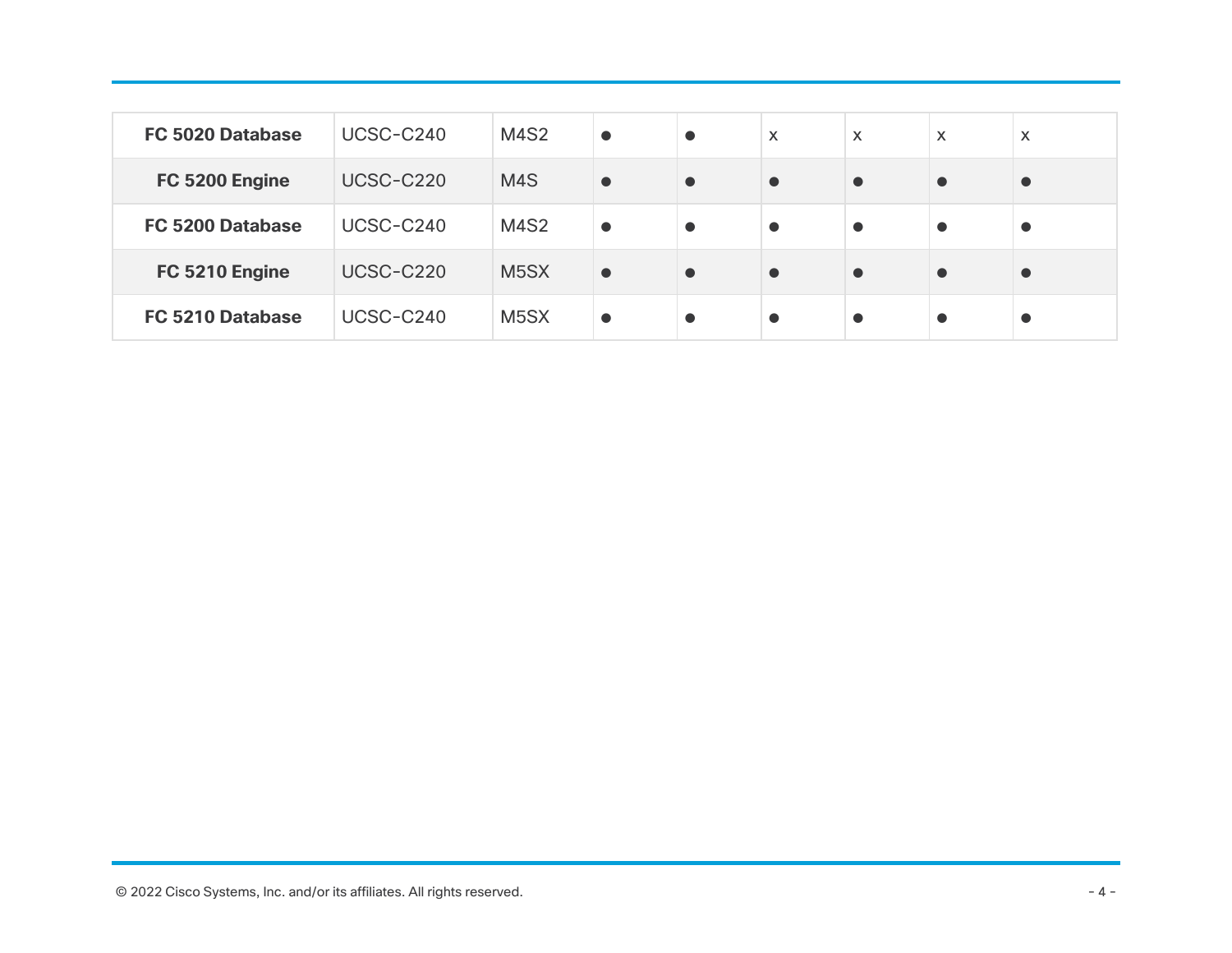### Data Store

Users deploying a Data Store can configure the Manager and Flow Collector 10Gbps SFP+ interface as eth0 for increased throughput. Users not deploying a Data Store can only configure the Manager and Flow Collector 100Mbps/1Gbps/10Gbps copper interface as eth0.

| <b>Appliance</b> | <b>Data Nodes</b> | <b>Platform</b> | Gen               | V <sub>7.3</sub> | V7.4 | V7.4.1 |
|------------------|-------------------|-----------------|-------------------|------------------|------|--------|
| <b>DS 6200</b>   | $\sqrt{2}$<br>◡   | UCSC-C240       | M <sub>5</sub> SX |                  |      |        |

If you plan on purchasing a Data Store, contact Cisco Professional Services for assistance with placement, deployment, and configuration within and as part of your overall Secure Network Analytics deployment.

#### The following table describes Data Store appliance support:

| <b>Appliance</b>      | <b>Required?</b> | <b>Supported Models</b>                                                                                                                                                                                                                    |
|-----------------------|------------------|--------------------------------------------------------------------------------------------------------------------------------------------------------------------------------------------------------------------------------------------|
| <b>Data Store</b>     | yes              | • DS 6200 multi node (v7.4 or greater) or single node (v7.4.1 or greater), Virtual<br>Edition (small, medium, or large)                                                                                                                    |
| <b>Manager</b>        | yes              | • Manager 2200, Virtual Edition (small, medium, and large)<br>• Manager 2210 or Manager Virtual Edition (v7.4 or greater). Three models available<br>for virtual edition: small, medium, and large                                         |
| <b>Flow Collector</b> | <b>ves</b>       | • Flow Collector 4200s, 5200s, Virtual Edition (small, medium, and large)<br>• Flow Collector 4210s or Flow Collector Virtual Edition ( $v7.4$ or greater)*<br>• Flow Collector 5210s or Flow Collector Virtual Edition (v7.4 or greater)* |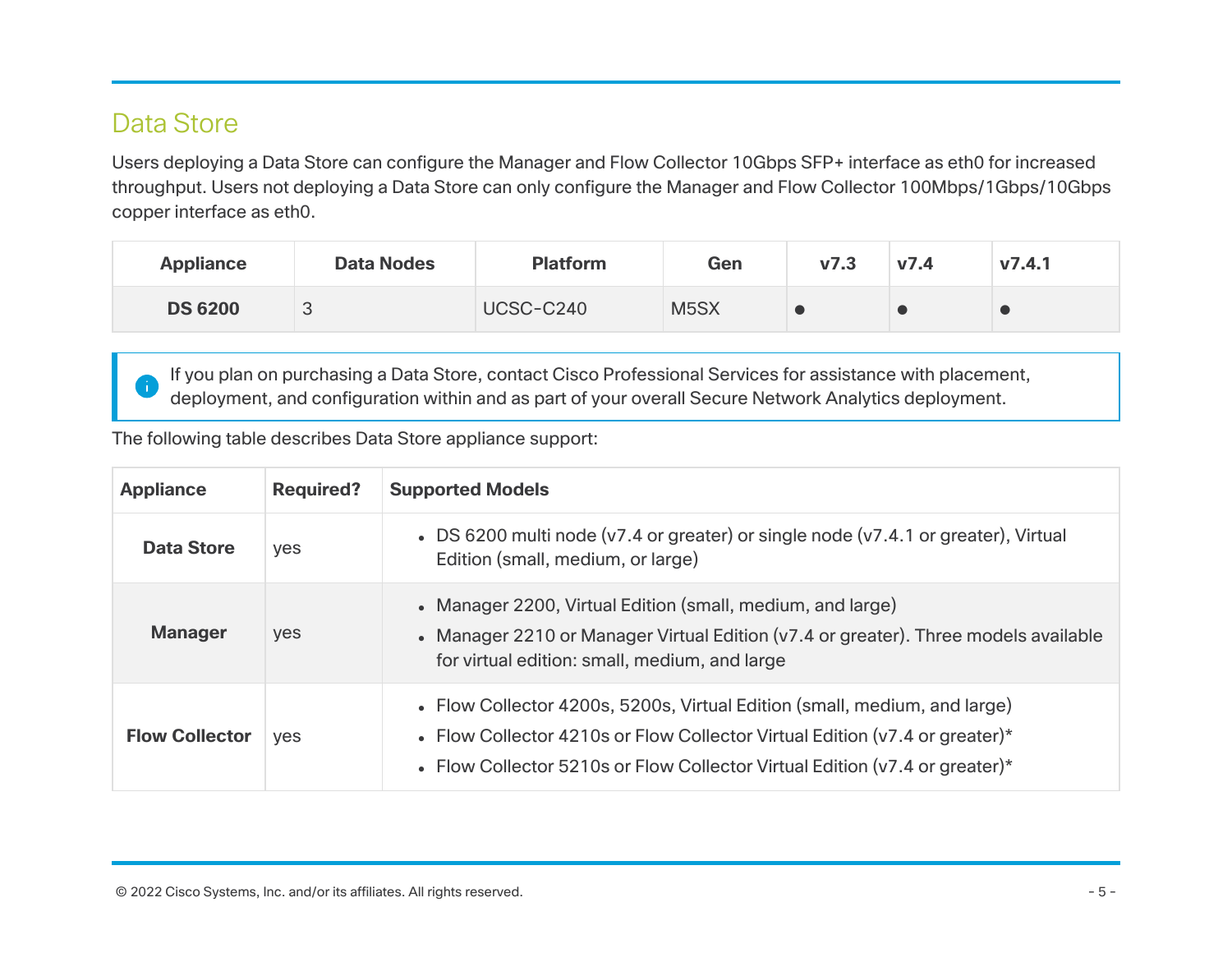| <b>Appliance</b>                       | <b>Required?</b> | <b>Supported Models</b>                                                |
|----------------------------------------|------------------|------------------------------------------------------------------------|
|                                        |                  | * Three models available for Virtual Edition: small, medium, and large |
| <b>Flow Sensor</b>                     | no               | • any model at v7.3 or greater                                         |
| <b>UDP Director</b>                    | no               | • any model at v7.3 or greater                                         |
| <b>Endpoint</b><br><b>Concentrator</b> | not<br>supported | Endpoint Concentrators are not supported for use with the Data Store.  |

Mix and match of Data Nodes is not supported. Data Nodes must be either all virtual or all hardware.

### Flow Sensor

| <b>Appliance</b> | <b>Platform</b> | Gen | V7.0                      | v7.1                      | V7.2                      | V <sub>7.3</sub>          | v7.4                      | V7.4.1                    |
|------------------|-----------------|-----|---------------------------|---------------------------|---------------------------|---------------------------|---------------------------|---------------------------|
| <b>FS 250</b>    | AE250           | N/A | $\boldsymbol{\mathsf{X}}$ | $\boldsymbol{\mathsf{X}}$ | $\mathsf{X}$              | $\mathsf{X}$              | $\mathsf{X}$              | $\boldsymbol{\mathsf{X}}$ |
| <b>FS 1000</b>   | R210            | 11G | X                         | $\boldsymbol{\mathsf{X}}$ | $\boldsymbol{\mathsf{X}}$ | $\mathsf{x}$              | $\mathsf{X}$              | $\boldsymbol{\mathsf{X}}$ |
| <b>FS 1000</b>   | <b>R210 II</b>  | 12G | $\circ$                   | $\circ$                   | $\mathsf{X}$              | $\mathsf{X}$              | $\boldsymbol{\mathsf{X}}$ | $\boldsymbol{\mathsf{X}}$ |
| <b>FS 1010</b>   | R220            | 13G | $\bullet$                 | $\bullet$                 | $\boldsymbol{\mathsf{X}}$ | $\boldsymbol{\mathsf{X}}$ | $\boldsymbol{\mathsf{X}}$ | $\boldsymbol{\mathsf{X}}$ |
| <b>FS 1200</b>   | UCSC-C220       | M4S | $\bullet$                 | $\bullet$                 | $\bullet$                 | $\bullet$                 | $\bullet$                 | $\bullet$                 |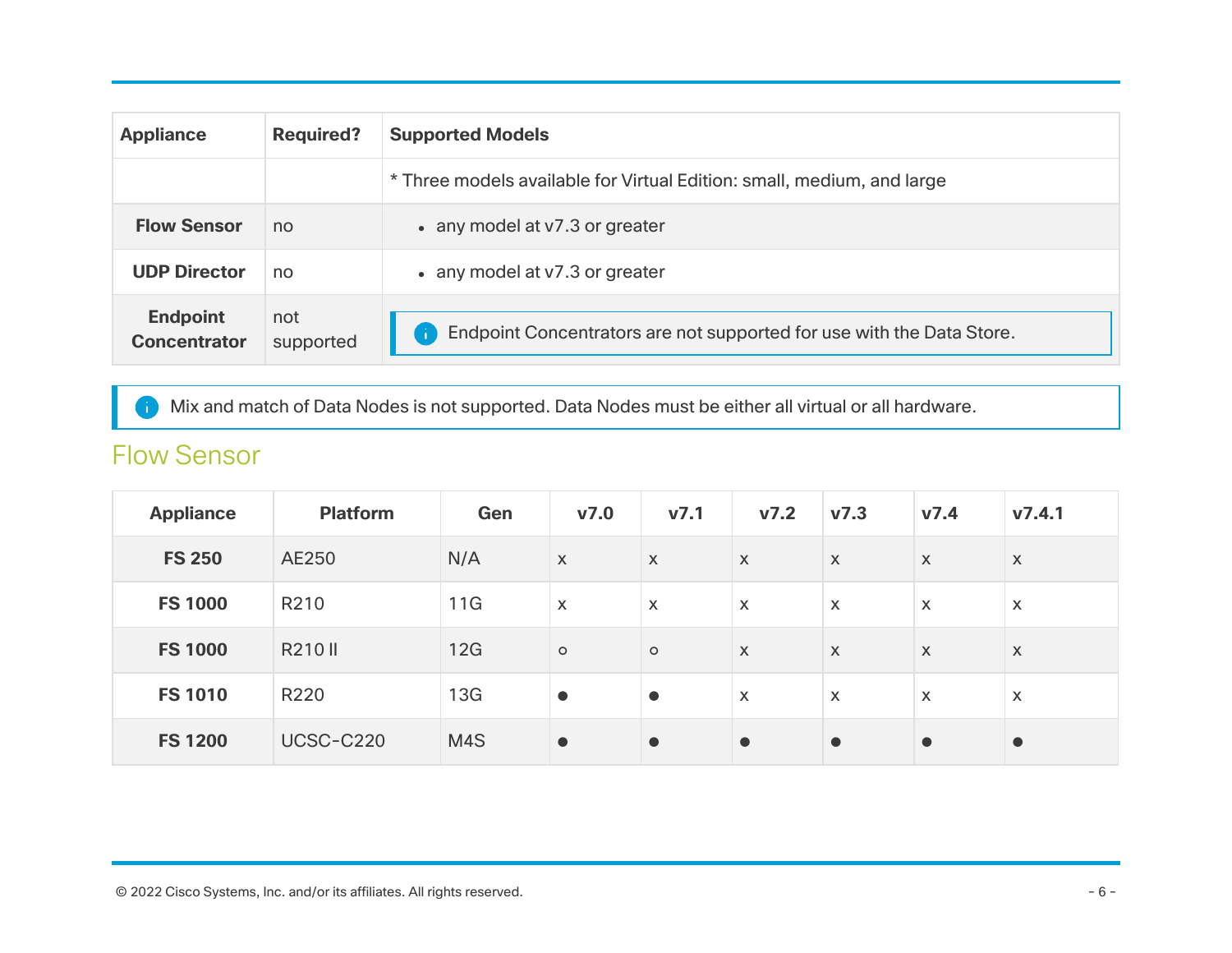| <b>FS 1210</b> | <b>UCSC-C220</b> | M5SX              | $\bullet$   | $\bullet$   | $\bullet$    | $\bullet$   | $\bullet$    | $\bullet$    |
|----------------|------------------|-------------------|-------------|-------------|--------------|-------------|--------------|--------------|
| <b>FS 2000</b> | R610             | 11G               | $\mathsf X$ | $\mathsf X$ | $\mathsf X$  | $\mathsf X$ | $\mathsf X$  | $\mathsf X$  |
| <b>FS 2000</b> | R620             | 12G               | $\circ$     | $\circ$     | $\mathsf{X}$ | $\mathsf X$ | $\mathsf{X}$ | $\mathsf{X}$ |
| <b>FS 2010</b> | R630             | 13G               | $\bullet$   | $\bullet$   | $\mathsf X$  | $\mathsf X$ | $\mathsf X$  | $\mathsf X$  |
| <b>FS 2200</b> | <b>UCSC-C220</b> | M4S               | $\bullet$   | $\bullet$   | $\bullet$    | $\bullet$   | $\bullet$    | $\bullet$    |
| <b>FS 3000</b> | R610             | 11G               | $\mathsf X$ | $\mathsf X$ | $\mathsf X$  | $\mathsf X$ | $\mathsf X$  | $\mathsf X$  |
| <b>FS 3000</b> | R620             | 12G               | $\circ$     | $\circ$     | $\mathsf{X}$ | $\mathsf X$ | $\mathsf{X}$ | $\mathsf{X}$ |
| <b>FS 3010</b> | R630             | 13G               | $\bullet$   | $\bullet$   | $\mathsf X$  | $\mathsf X$ | $\mathsf X$  | $\mathsf X$  |
| <b>FS 3200</b> | <b>UCSC-C220</b> | M4S               | $\bullet$   | $\bullet$   | $\bullet$    | $\bullet$   | $\bullet$    | $\bullet$    |
| <b>FS 3210</b> | <b>UCSC-C220</b> | M <sub>5</sub> SX | $\bullet$   | $\bullet$   | $\bullet$    | $\bullet$   | $\bullet$    | $\bullet$    |
| <b>FS 4000</b> | R620             | 12G               | $\circ$     | $\circ$     | $\mathsf X$  | $\mathsf X$ | $\mathsf X$  | $\mathsf{X}$ |
| <b>FS 4010</b> | R630             | 13G               | $\bullet$   | $\bullet$   | $\mathsf X$  | $\mathsf X$ | $\mathsf X$  | $\mathsf X$  |
| <b>FS 4200</b> | <b>UCSC-C220</b> | M4S               | $\bullet$   | $\bullet$   | $\bullet$    | $\bullet$   | $\bullet$    | $\bullet$    |
| <b>FS 4210</b> | <b>UCSC-C220</b> | M <sub>5</sub> SX | $\bullet$   | $\bullet$   | $\bullet$    | $\bullet$   | $\bullet$    | $\bullet$    |
| <b>FS 4240</b> | UCSC-C220        | M <sub>5</sub> SX | $\mathsf X$ | $\mathsf X$ | $\bullet$    | $\bullet$   | $\bullet$    | $\bullet$    |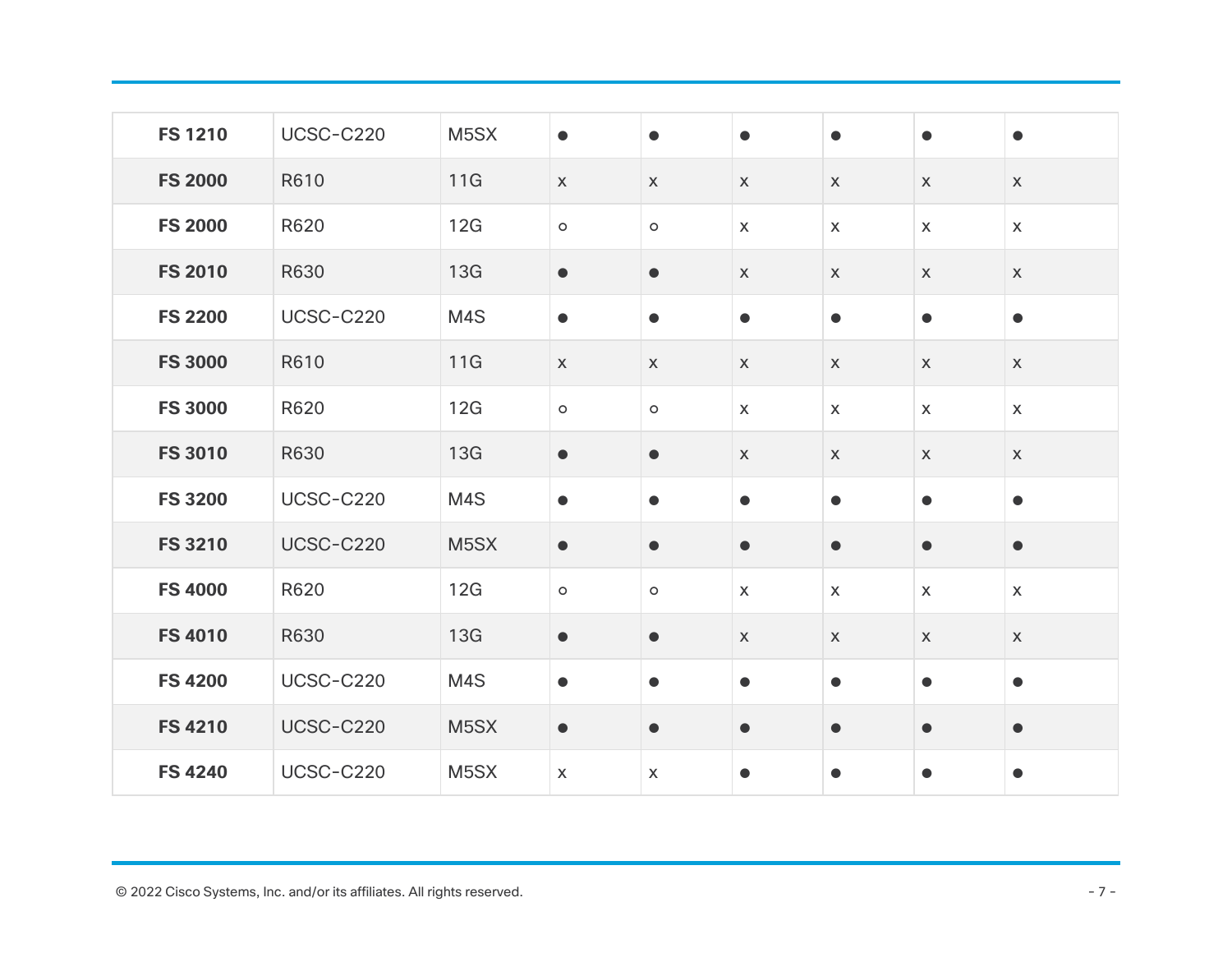# Flow Replicator/UDP Director

| <b>Appliance</b> | <b>Platform</b> | Gen | V7.0                      | v7.1                      | v7.2                      | $\mathsf{v7.3}$           | v7.4                      | V7.4.1                    |
|------------------|-----------------|-----|---------------------------|---------------------------|---------------------------|---------------------------|---------------------------|---------------------------|
| <b>FR 1000</b>   | R210            | 11G | $\boldsymbol{\mathsf{X}}$ | $\mathsf{X}$              | $\mathsf{X}$              | $\mathsf{X}$              | $\mathsf{X}$              | $\mathsf{X}$              |
| <b>FR 1000</b>   | R210 II         | 12G | $\circ$                   | $\circ$                   | $\boldsymbol{\mathsf{X}}$ | $\mathsf{X}$              | $\boldsymbol{\mathsf{X}}$ | $\boldsymbol{\mathsf{X}}$ |
| <b>FR 2000</b>   | R610            | 11G | X                         | $\boldsymbol{\mathsf{X}}$ | $\mathsf{X}$              | $\mathsf{X}$              | $\mathsf{X}$              | $\mathsf{X}$              |
| <b>FR 2000</b>   | R620            | 12G | $\circ$                   | $\circ$                   | $\boldsymbol{\mathsf{X}}$ | $\boldsymbol{\mathsf{X}}$ | $\mathsf{x}$              | $\boldsymbol{\mathsf{X}}$ |

| <b>Appliance</b> | <b>Platform</b>  | Gen               | V7.0      | v7.1      | V7.2         | v7.3                      | v7.4                      | V7.4.1                    |
|------------------|------------------|-------------------|-----------|-----------|--------------|---------------------------|---------------------------|---------------------------|
| <b>UD 1010</b>   | R220             | 13G               | $\bullet$ | $\bullet$ | $\mathsf{X}$ | $\boldsymbol{\mathsf{X}}$ | $\boldsymbol{\mathsf{X}}$ | X                         |
| <b>UD 2010</b>   | R630             | 13G               | $\bullet$ | $\bullet$ | $\mathsf{X}$ | $\boldsymbol{\mathsf{X}}$ | $\boldsymbol{\mathsf{X}}$ | $\boldsymbol{\mathsf{X}}$ |
| <b>UD 2200</b>   | UCSC-C220        | M4S               | $\bullet$ | $\bullet$ | $\bullet$    | $\bullet$                 | $\bullet$                 |                           |
| <b>UD 2210</b>   | <b>UCSC-C220</b> | M <sub>5</sub> SX |           | $\bullet$ | $\bullet$    | $\bullet$                 |                           |                           |